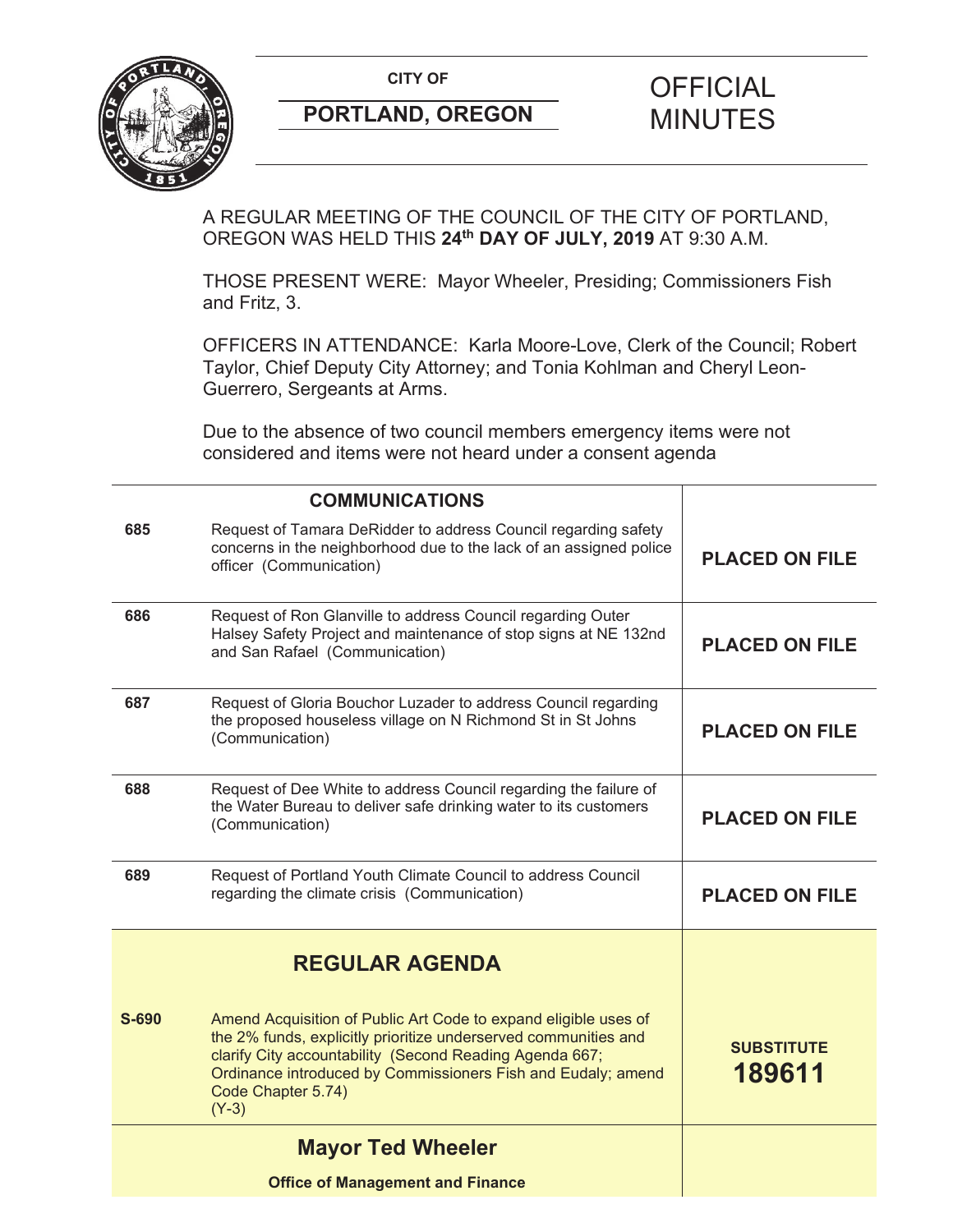|                                   | July 24, 2019                                                                                                                                                                                                                                                                |                                                                                                             |
|-----------------------------------|------------------------------------------------------------------------------------------------------------------------------------------------------------------------------------------------------------------------------------------------------------------------------|-------------------------------------------------------------------------------------------------------------|
| 691                               | Accept Negotiated Price of \$8,185,616 from James W. Fowler Co.<br>for the construction of the Leach Upper Garden Project<br>(Procurement Report - RFP No. 00001241) 15 minutes requested<br>Motion to accept the report: Moved by Fish and seconded by<br>Fritz.<br>$(Y-3)$ | <b>ACCEPTED</b><br><b>PREPARE</b><br><b>CONTRACT</b>                                                        |
| 692                               | Assess property for system development charge contracts, private<br>plumbing loan contracts and safety net loan deferral contracts<br>(Second Reading Agenda 654; Z0838, K0180, T0197, W0066,<br>Z1206, K0181, T0198, Z0839, W0067, P0159, P0160)<br>$(Y-3)$                 | 189612                                                                                                      |
|                                   | <b>Commissioner Amanda Fritz</b>                                                                                                                                                                                                                                             |                                                                                                             |
|                                   | <b>Water Bureau</b>                                                                                                                                                                                                                                                          |                                                                                                             |
| 693                               | Authorize the Water Bureau to acquire certain property and<br>easements necessary for construction of the Corrosion Control<br>Improvements Project through the exercise of the City's Eminent<br>Domain Authority as a last resort (Ordinance) 15 minutes<br>requested      | <b>PASSED TO</b><br><b>SECOND READING</b><br><b>JULY 31, 2019</b><br><b>AT 9:30 AM</b>                      |
| 694                               | Authorize Exchange Agreement with the USDA Forest Service to<br>execute a land exchange in the Bull Run (Second Reading<br>Agenda 624)                                                                                                                                       | <b>RESCHEDULED TO</b><br><b>JULY 31, 2019</b><br><b>AT 9:30 AM</b>                                          |
|                                   | <b>City Auditor Mary Hull Caballero</b>                                                                                                                                                                                                                                      |                                                                                                             |
| 695                               | Amend City Code to update oath of office requirements (Second<br>Reading Agenda 664; amend Code Chapter 3.74 and Code<br>Sections 3.20.190 and 3.20.240)<br>Motion to delete "private" from Code Section 3.74.010 A.1:<br>Moved by Fritz and seconded by Fish. (Y-3)         | <b>PASSED TO</b><br><b>SECOND READING</b><br><b>AS AMENDED</b><br><b>JULY 31, 2019</b><br><b>AT 9:30 AM</b> |
| 696                               | Amend Portland Policy Documents Code to update and clarify<br>repository procedures (Second Reading Agenda 665; amend<br>Code Chapter 1.07)<br>$(Y-3)$                                                                                                                       | 189613                                                                                                      |
| 697                               | Update City code to revise the definitions of decision or<br>determination and administrative act for purposes of administrative<br>appeals (Second Reading Agenda 666; amend Code Subsections<br>3.130.010 A. and 22.10.010 B.)<br>$(Y-3)$                                  | 189614                                                                                                      |
| At 10:40 a.m., Council adjourned. |                                                                                                                                                                                                                                                                              |                                                                                                             |
|                                   | DUE TO LACK OF AGENDA THERE WERE NO 2:00 PM MEETINGS<br>WEDNESDAY OR THURSDAY, JULY 24-25, 2019                                                                                                                                                                              |                                                                                                             |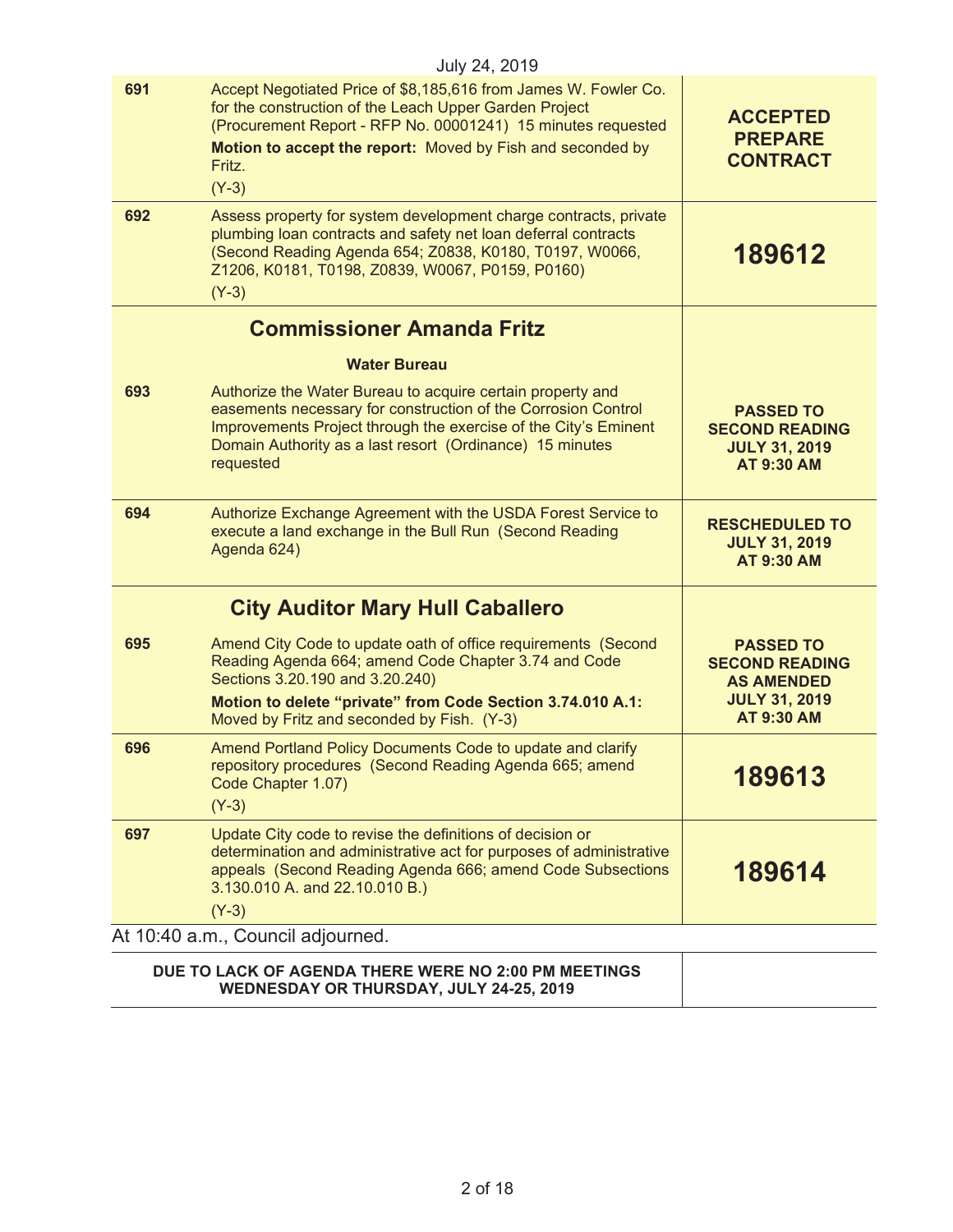# **MARY HULL CABALLERO**

Auditor of the City of Portland

 $\mathcal{Q}$ ai

By Karla Moore-Love Clerk of the Council

For a discussion of agenda items, please consult the following Closed Caption File.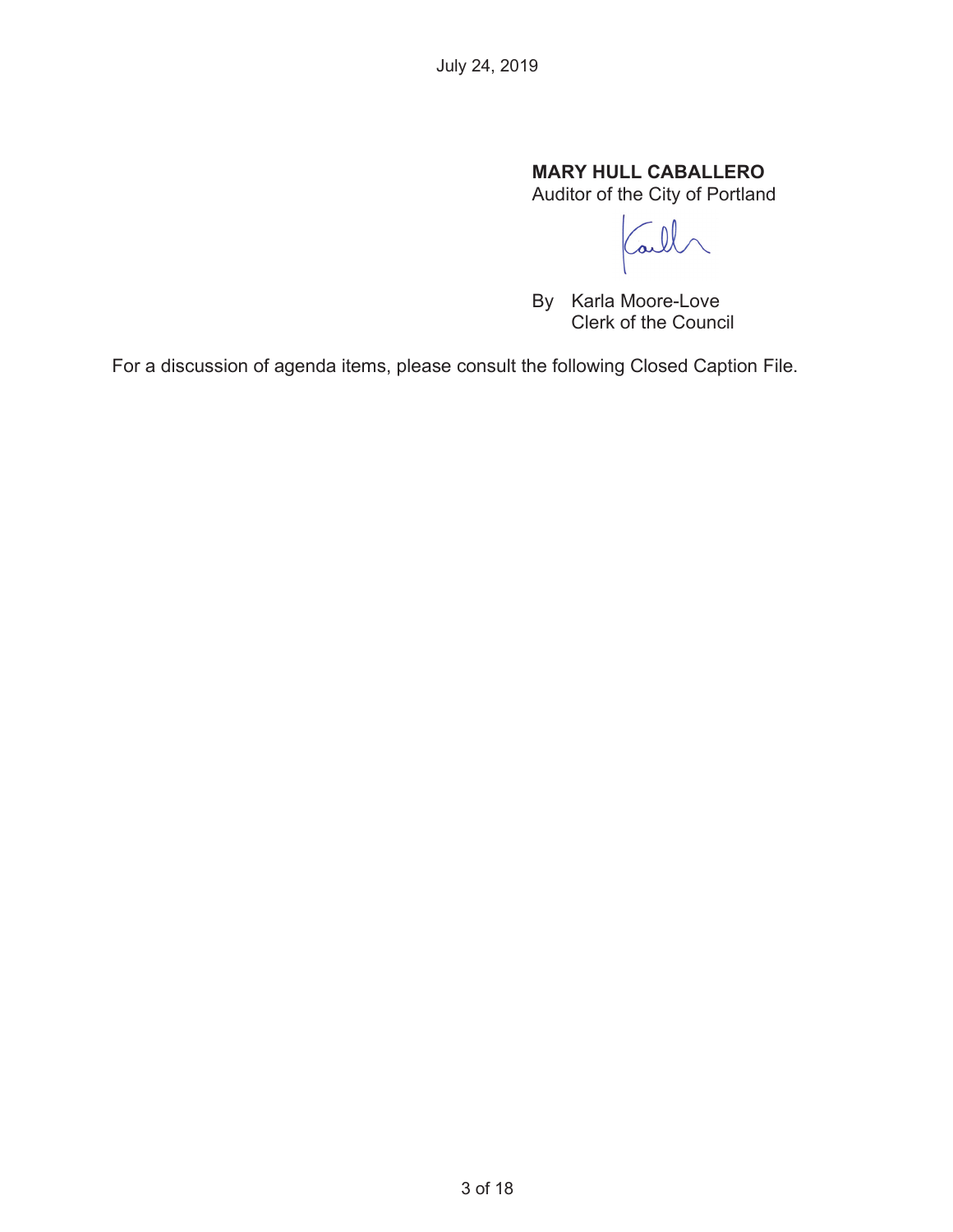**This file was produced through the closed captioning process for the televised City Council broadcast and should not be considered a verbatim transcript. Key:** \*\*\*\*\* **means unidentified speaker.** 

# **JULY 24, 2019 9:30AM**

**Wheeler:** Good morning. This is the 2019 session of the Portland city council. Good morning, Karla. Please call the roll. [roll taken]

**Hardesty:** Here. **Eudaly:** Here. **Fish:** Here. **Wheeler:** Here

**Wheeler:** Now we will hear from robert on the rules of order and decorum, robert's rules. **Robert Taylor, Chief Deputy City Attorney:** Thank you, mayor. The city council represents all Portlanders and meets to do the city's business. The presiding officer preserves order and decorum during the city council meetings so everyone can feel welcomed, comfortable, respected and safe. To participate in the council meetings you may sign up in advance with the council clerk's office for communications to briefly speak about any subject. You may also sign up for public testimony and resolutions or the first readings of ordinances. Your testimony should address the matter being considered at the time. If it does not, you may be ruled out of order. When testifying, please state your name for the record. Your address is not necessary. Police disclose if you are a lobbyist. If you are representing an organization, please identify it. The presiding officer determines the length of testimony. Individuals generally have three minutes to testify unless otherwise stated. When you have 30 seconds left, a yellow light goes on, when your time is done, a red light goes on. If you are in the audience, would like to show your support for something said, please feel free to do a thumbs up. If you want to express that you do not support something, please feel free to do a thumb's down. Please remain seated in council chambers unless entering or exiting. Disruptive conduct such as shouting or interrupting testimony or council deliberations will not be allowed. If there are disruptions, a warning will be given that further disruption may result in the person being rejected for the remainder of the meeting. After being rejected, a person who fails to leave the meeting is subject to arrest for trespass. Thank you for helping your fellow Portlanders feel welcome, comfortable, respected and safe.

**Wheeler:** Thank you, commissioner Fish.

**Fish:** Mayor, we have special guests here today, and I will ask them to. If you are part of the iraqi youth leadership program, would you stan? World Oregon is hosting the iraqi youth leadership program, a u.s. State department funded program that brings iraqi high school students to the u.s. For summer exchanges to explore themes of leadership development, civic rights and responsibility, respect for diversity and community engagement. They have been in Portland since july 11, and the theme of their program this year is peace building and community resilience. Mayor, can we suspend the rules? **Wheeler:** We will suspend the rules. [applause]

**Fish:** Thanks for joining us today.

**Wheeler:** We appreciate you being here, and we appreciate the spirit in which you are here. This is a time where more peace and unity would be a good thing, and we appreciate you coming here to learn more about our community, and I hope when you leave, you leave with good thoughts, so welcome and thank you for being here. First item, communications. Karla.

# **Item 685.**

**Tamara DeRidder:** Good morning, my name is tamara deridder, the chair for park city association, and it is a pleasure to be here. I appreciate the opportunity to speak to you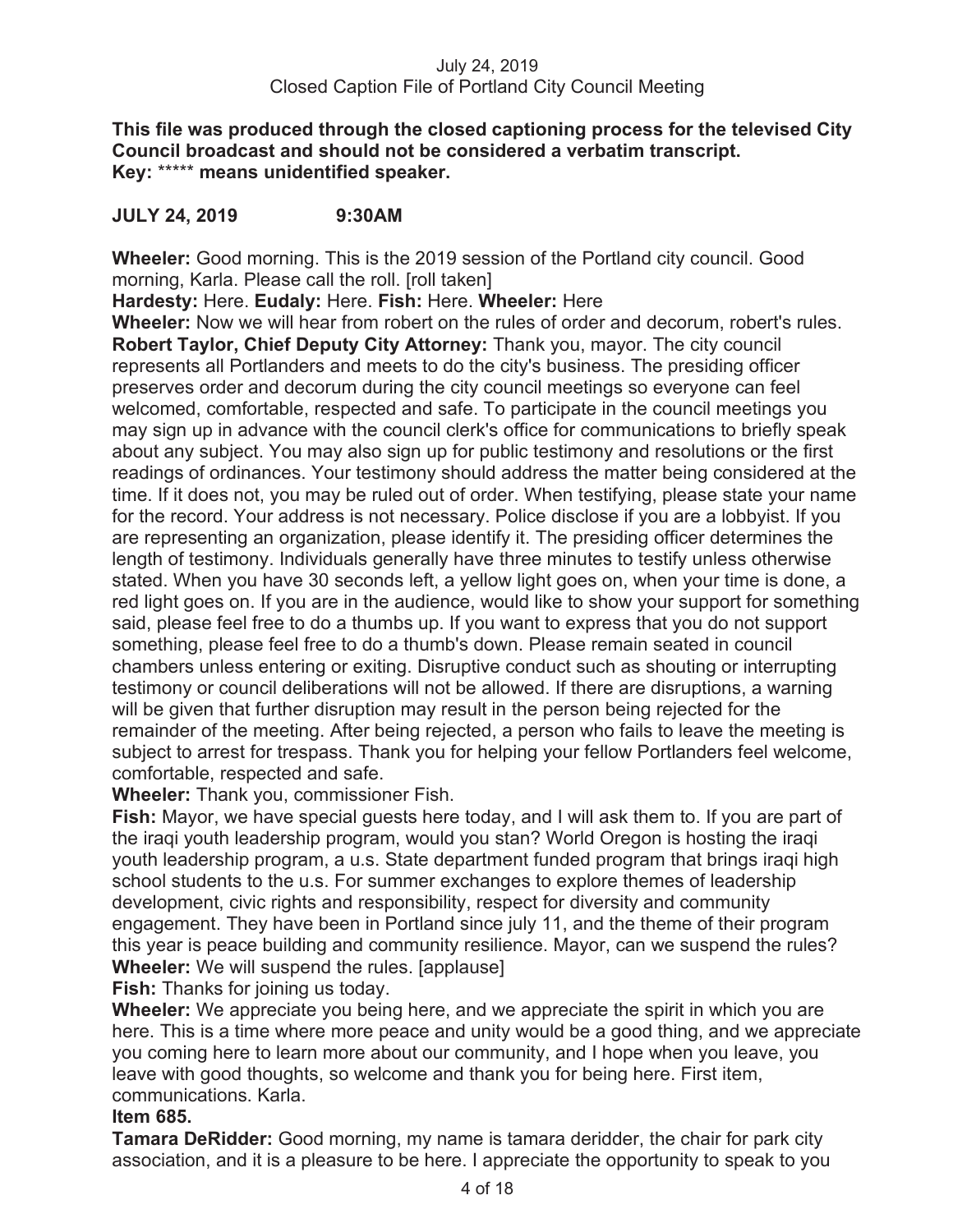this morning on this topic. On february 5, our rose city park neighborhood association board directed me to write this letter to the city council. That was following a presentation by the north precinct on the staff as the public safety in our general membership meeting. Unfortunately, due to my battle with cancer, and your public comment schedule I am only able to speak with you right now. In january, sergeant jennifer butler reported that there were not enough police officers to assign a permanent neighborhood response team officer to our area. This caused great concern by the 60 participants at that meeting, and then was reflected in the board's direction to me as the chair. The sergeant stated the reason for the problem was due to the reduction of police officers because of the retirements. Over the past five years, our neighborhood has experienced the 300% increase in car thefts. A 400% increase in other forms of theft and burglaries in our neighborhood. The presentation provided by the police gave no reason to believe that the situation would improve under the current conditions. We strongly urge you to return the number of police officers to adequate levels of at least 17 officers per 10,000 residents, support geographically assigned community police officers as a number one priority for neighborhood livability. And it is vital that these officers stay in these assigned areas long enough to understand the community dynamics and become engaged with this community leader, maybe a minimum of five years' assignment. Listen to our police officers' concerns as they are dealing with revolving door for thieves and larceny arrests and a need to reduce the time spent dealing with lawsuits on top of their regular workloads. Encourage the neighborhood response team officers to provide regular updates to the neighborhood meetings in their assigned areas and let the neighborhood association help to reduce the crime through grants for high crime areas. We do understand that the nrt officer bob boylan has been temporarily assigned to our neighborhood. We would like to see that as a permanent assignment. Thank you.

**Wheeler:** Commissioner Fish.

**Fish:** Tamara, you've been battling cancer and in our thoughts and prayers, and it's great to see you. You look terrific.

**DeRidder:** Thank you. I am beating it. It's a non-hodgkins lymphoma, the same that everyone gets, whenever they have been, been around, roundup, and I haven't been, but it must have been on the food I ate. It's working, and I am praying for you, as well. **Fish:** We are glad you are back on your feet and active in your neighborhood and you are here today, so thanks very much.

**DeRidder:** Thank you.

**Wheeler:** Thank you for being here, and I know that you and robert have connected in my office, as well so we will keep that dialogue going, as well.

**DeRidder:** Thank you very much. Take care.

**Wheeler:** Next person, please, karma.

**Item 686.** 

**Wheeler:** Good morning.

**Ron Glanville:** Good morning. Thank you. I won't be speaking about the stop signs because it's actually been fixed. My name is ron glanville, and I am serving -- I serve as the chair of the russell neighborhood association and the board of east Portland neighbors, with the past president and the recording secretary. The vice chair of the pdx cac, the Portland airport community advisory committee, and I am a member of the epap, served as chair of the neighborhood news, which was formally published, and various committees, including the east Portland in motion. That's kind of where we start today. I am here today to advocated for the outer halsey safety project, which is an ongoing project of pbot that is almost a ten-year history from the time of placing it on the second tier of east Portland projects. The project's focus is on the sidewalk infills on halsey from northeast 125th to 161st avenue. This project has been renamed, changed, redesigned, and morphed,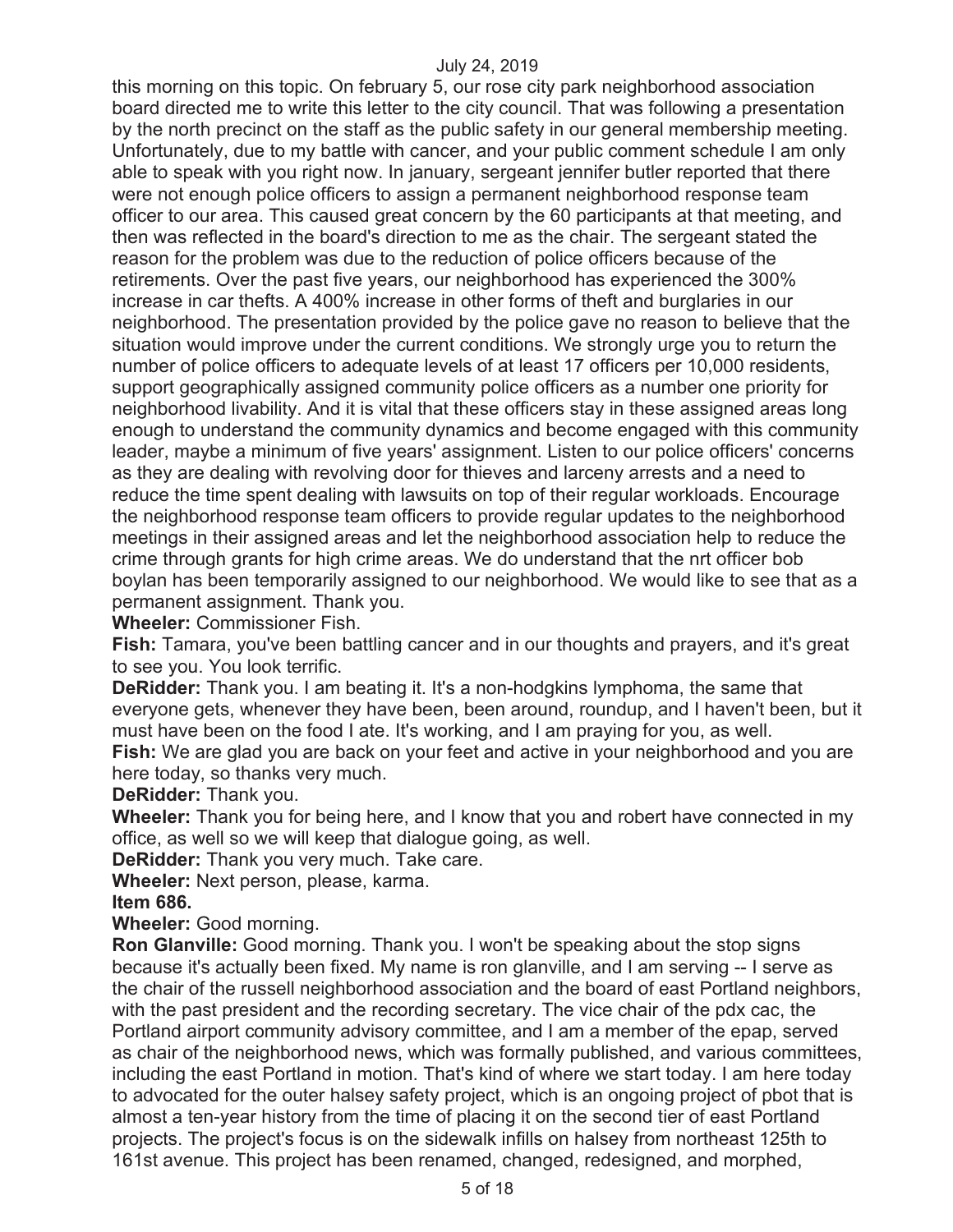delayed, several times. And it is a paramount safety project for the outer reach Portland affecting thousands of people in the wilkes, wilson, and hazelwood neighborhoods. Currently there are 50, 60 blocks of this section of halsey without sidewalks. There are curbs and driveways, but in between, is a gravel, dirt, weeds, and shrubs making any pedestrian travel unsafe in most areas. Residents walk or transport themselves on the street pavement along halsey where vehicles, traffic, zooms by at 35 to 45 miles per hour. There have been the improvements of one flashing beacon crosswalk, but for long stretches, there is no safe way to cross halsey safely. The goal has always been to provide lights in this area so the pedestrians can walk safely. Pbot has been working on this project for many years, but it continues to be stalled. Rich had been the pbot employee who had been working on this project for many years, and reassured our community that we would see sidewalks in place after much review by east Portland community members. Dan laden of pbot has informed me that rich has retired when his retirement, retirement is hired, it will move forward. Mr. Leyton told me that the project was 60% design complete and work would commence in 2020. Our community has heard the assurances many times from pbot only to hear that there was an emergency priority, redesign, and funding issue or that there was a delay, etc. Mr. Leyton also has informed me that the project will include more flashing beacon crosswalks and ada corner curb ramps. The project will not include sidewalks on the south side of halsey because of the conflict with metro, responsible for sidewalks around glendevere. My goal is to urge the completion of the project and ensure the community that after 50 years without sidewalks and nature Portland boulevard is safe for the citizens to walk on. Please give it priority and funding for completion. My understanding is that most of the funding is dedicated for this project, I have seen it on many committee lists as scheduled to be done. Please advocate for this project. **Wheeler:** Thank you. Commissioner Fritz.

**Fritz:** Thank you for coming in. Have you sent your testimony to commissioner eudaly's office?

**Glanville:** Yes.

**Fritz:** Great, I am sure that she will respond to you.

**Glanville:** And yeah, I will send copies, also, to pbot. Would you go it's your understanding, then, that the funding is in place and pbot has, in your estimation, committed to moving forward with the project? Is that accurate?

**Glanville:** There has been money, both from the dime tax, plus, also, other funds that have been put together to make this happen. And it has been funded, actually, for a couple of years, but it is not, has not been moving forward. It seems to be stalled.

**Wheeler:** Very good, and I will follow up with commissioner eudaly. Thank you. **Glanville:** Thank you.

**Wheeler:** We appreciate it. Next individual, please, Karla.

**Item 687.** 

**Wheeler:** Good morning.

**Gloria Bouchor Luzador:** Good morning. So you have dedicated i.m., I came by max. **Wheeler:** Very good.

**Luzador:** Darn right. There is no parking down here, baby. Good morning amanda, ted, nick. My name is gloria bouchor luzader. I am a native Portland person. I graduated from james john elementary school, roosevelt high school in Portland -- and Portland state university. I was born in emanuel hospital and carried home by my parents to the st. John's community in north Portland. After working in Oregon, Washington state, south korea, and china, I returned to st. John's. I am living in my inherited deceased parents' home, built in 1911. A one bedroom, one bathroom, 800 square foot cottage. It is st. John's. It is home. I am here today because I truly believe a mistake is being made by placing a hard wall public housing camp on north richmond avenue between north lombard street and north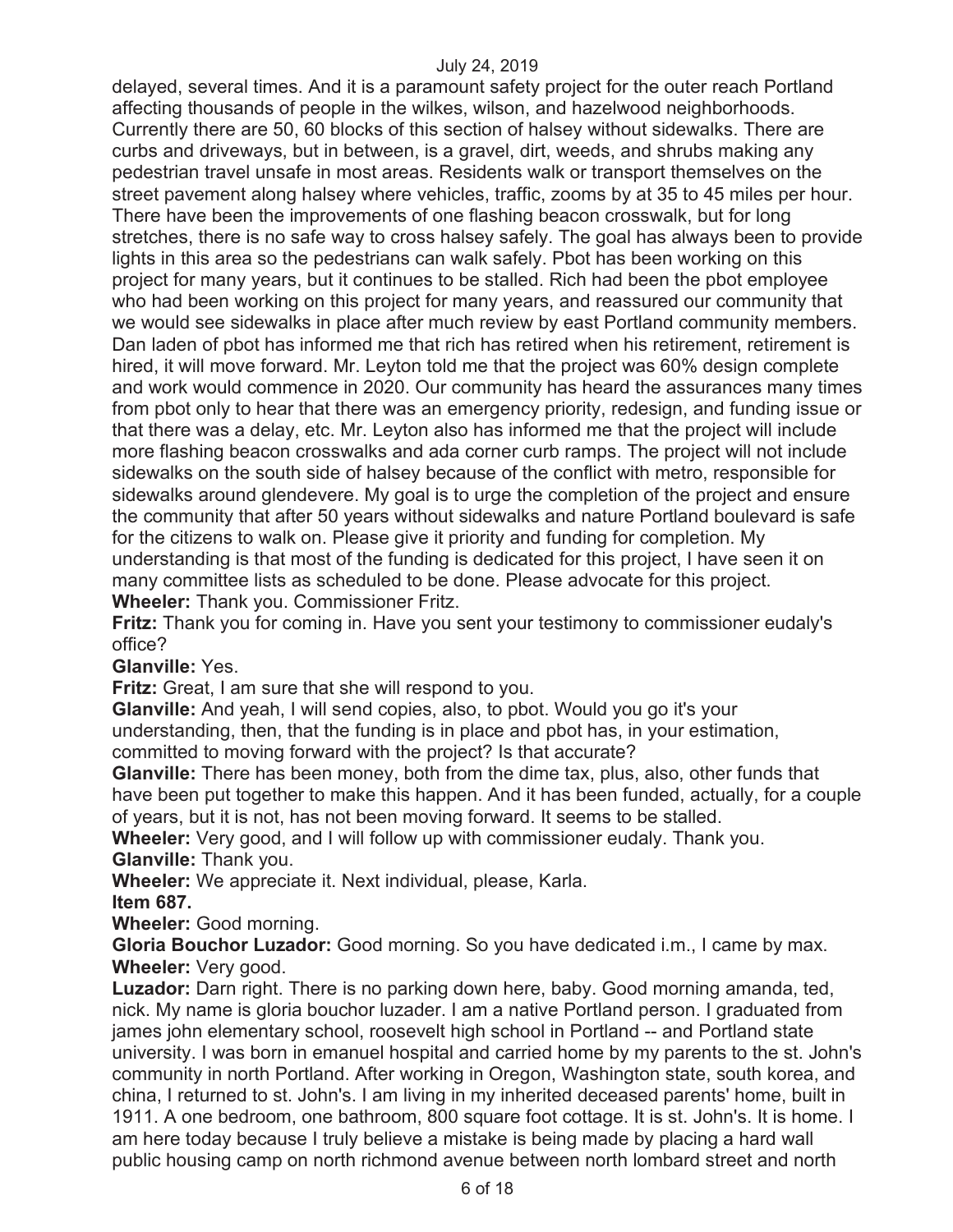central street. This location is 50 feet from a preschool in the church. 675 feet from james john elementary school and 850 feet from the st. John's public library. I volunteer at james john three mornings a week with first and second graders. These are children who are five, six, seven, and eight years old, children who walk to school on north central street, who sometimes would cut through the preschool parking lot and run across the grassy lot that is being proposed for the hard wall public housing camp. Please, a major safety factor to consider for the children. I truly believe that there are more suitable locations in this city and in st. John's. There are locations that are not near a preschool and elementary school and a public library. Plea consider the children of st. John who walk to their school and walk to their library in your final decision. Thank you very much for listening.

**Wheeler:** Thank you.

**Luzador:** You are welcome.

**Wheeler:** Thanks for being here. Next individual, please, karma.

#### **Item 688.**

**Wheeler:** Okay, so, you know, it's summer and I hoped I would not have to do this, but I will remind you that that is in violation of council rules. This is a warning. If I have to ask again, I am going to have you leave. Next individual, please.

**Dee White:** Good morning, my name is dee white, I am sorry and sad to report that Portland's drinking water continues to have one of the highest levels of lead in the tap six for all urban water systems. Last month, gresham exceeded the federal limit by reporting levels as high as Portland did in 2018. Gresham is a Portland water customer. Last month Portland water bureau reported higher levels in their last two monitoring periods. Once again, violating epa's directive from three years ago to a, to immediately and significantly reduce lead using existing facilities. Portland hovers around and above the federal limit year after year after year. Even at very low level exposure, the effects of lead on brain development and babies in utero, infants and young children are profound and irreversible. There is no cure for this neuro toxin. There is no safe level of lead. It is invisible, tasteless and odorless. In 2018 study estimates that more than 400,000 adults, deaths in the u.s. Every year via cardiovascular and renal disease can be led to chronic lead exposure. This community has endured chronic levels of lead in the water for years. The water commissioner's opinion is that its property owner's responsibility to prevent lead from leaching and to -- into drinking water. They are wrong. Federal law requires public water systems to take action to reduce the lead contamination, primarily by treating corrosive water in our homes, schools, parks, and businesses. The law is about correcting faulty treatment, not about faulting customer plumbing. This is your legal responsibility, not ours. The Oregon health authority, the regulator has been letting you guys off the hook for 27 years. Why is this? What kind of hole do you guys have over the regulators? You are not compliant with the federal law or the 2016 epa orders, and all we continue to hear from you and salem or crickets, ignoring optimal water treatment and not maintaining the water distribution pipes has simply been kicked down the road with only carefully worded promises to improve lead levels. The silent public health crisis continues. How is this acceptable?

#### **Wheeler:** Commissioner Fritz.

**Fritz:** Miss white, thank you very much for making the case for why the lead control treatment plant is necessary. That is later on, on the agenda today. Obviously, it's a large project that takes time to get done, and so I am sure that the forest bureau will give a brief summary of the treatment plants and when it is expected to go in line. In the meantime, anybody who is concerned about what is there, home piping might be -- might have lead in it, can call 823-4000 and ask for a lead testing kit. That's 503-823-4000, ask for lead kits, and they will send you one in the mail with a free water bureau bottle, which you get to keep, drinking water bottle, and I have done it myself, and it's really easy to do, and that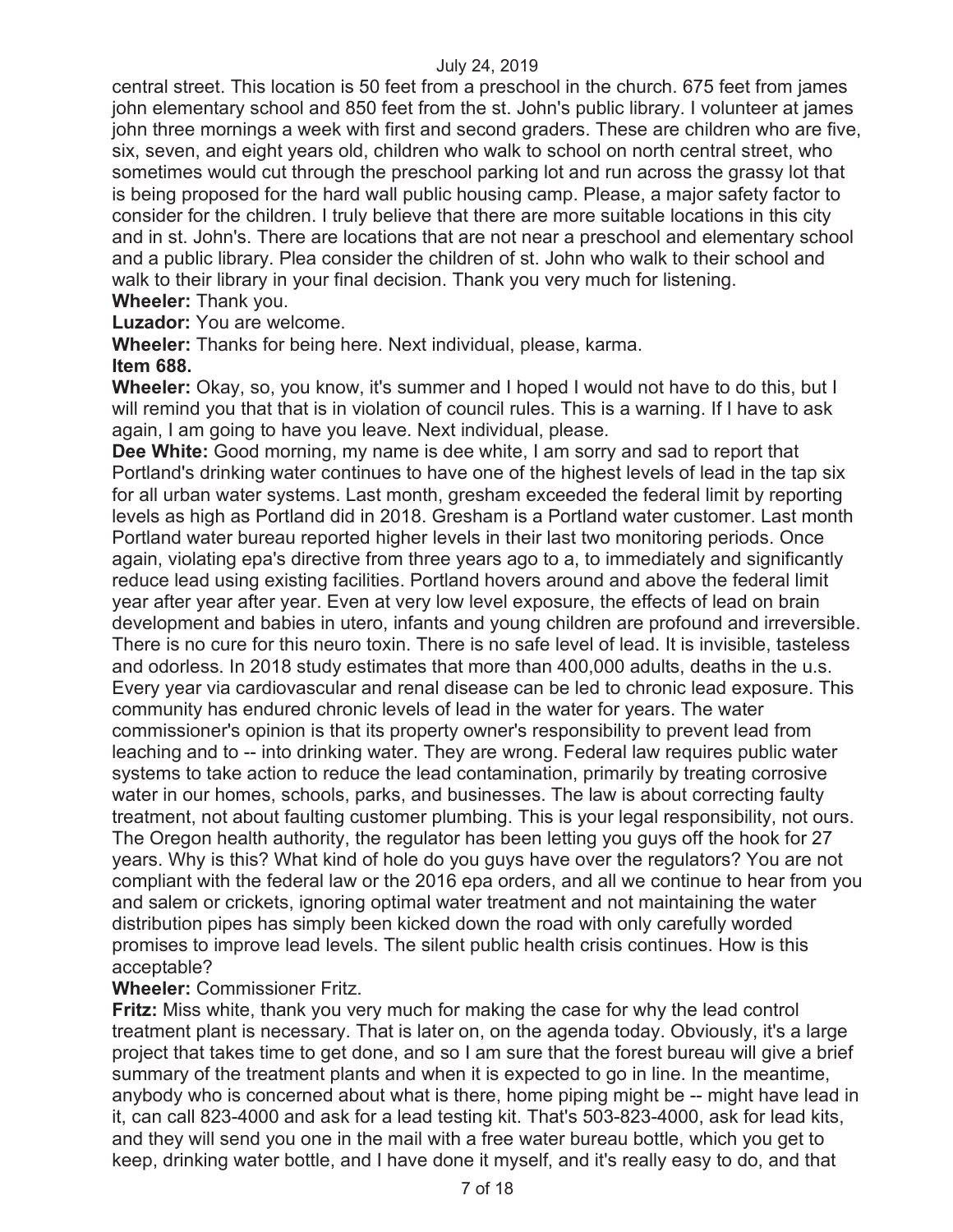way you will know whether you need to run your pipes for two minutes at the beginning before you drink the water. Again, call that number and we will send you a testing kit. **Wheeler:** Commissioner, can I ask a clarifying question? Miss white comes in on a regular basis and gives this testimony, and I did some research after the last time that she came. She's correct in that the water bureau did testing and found elevated levels of lead, but it is also true that the testing they did was specific conducted in high-risk homes that they knew used lead solder in the pipes. So is there lead in the drinking water that's coming out of bull run going through the public pipes and then into the homes? Is there lead in that water, or is the lead in the houses that have used the lead solder? To my understanding it is the latter, and the Portland water bureau has an aggressive program to help homeowners who do have lead solder pipes in their house in their private property to convert those pipes to non-lead solder pipes?

**Fritz:** I am glad you asked that because since you assign me the water bureau in september of last year, I have learned so much about our drinking water system. So, in fact, the water bureau, our drinking system has taken the lead out of the entire system, except in the individual residences. Of course, it is expensive to change the fittings, and particularly, in rental housing the landfills may not be willing to do that. But, in fact, we are a bit -- we are both bless and had cursed by our wonderful bull run water because the bull run water is at ph7, which is exactly neutral, not acid, not alkaline, it turns out that that's not good for lead control, and that's why we are building the treatment plant that's going to make the water slightly more alkaline, which then is less likely to leach the lead solder from the homes.

**Wheeler:** So it's not really the water supply that's coming in. It's the piping in the houses reacting with the particular ph of the water, is that a fair interpretation?

**Fritz:** Correct. And even running the water after it has been running for two minutes, if it has been running overnight, if you run it for two minutes, your tap water is going to be at normal levels. You can test that with the free kits that the water bureau will send you, and you can ask for two kits, one to do after it has been standing and another after it has been running for two minutes.

**Wheeler:** That's helpful. I appreciate that. Thank you. Last individual, please. **Item 689.** 

**Wheeler:** Good morning. Thanks for being here.

**Peter Sallinger, Portland Youth Climate Control:** Good morning, city council, I am peter salinger, a senior at grant high school. And I am representing the climate council, created in 2017, with the passing of the 100% renewal energy resolution to advice the city on climate related issues. I would like to thank you for the forum you held on zenith, it's transparency that boosts the public confidence towards fighting climate change. The issues we came to testify about today surround the tree code. Back in the spring our council read an article from the Portland tribune titled "woes at wapato." it highlighted the stressing fact that three acres of trees around the lakes are at risk of being chopped down due to gaps in the Portland tree code. And these trees are threatened as we speak. Upon taking a look at the tree code, we realize that the issue was not just the trees at wapato, in 2011, when the city of Portland was finalizing the tree code, the industry put up a lastminute protest claiming that they should be exempt from the code regulations as there was a shortage of industrial land zoned at the time. The city acquiesced to the pressure, and in the end leaving both industrial and commercial zones unprotected with the promise that the tree code would be updated when the land quotas were met. That day has come and gone. The city of Portland did an economic opportunity in june of 2016, and found the required amount of industrial and commercial land was met. However, these areas continue to be exempt from the Portland tree code and are to this day. The industrial and commercial exemptions have left some of Portland's most valuable resources vulnerable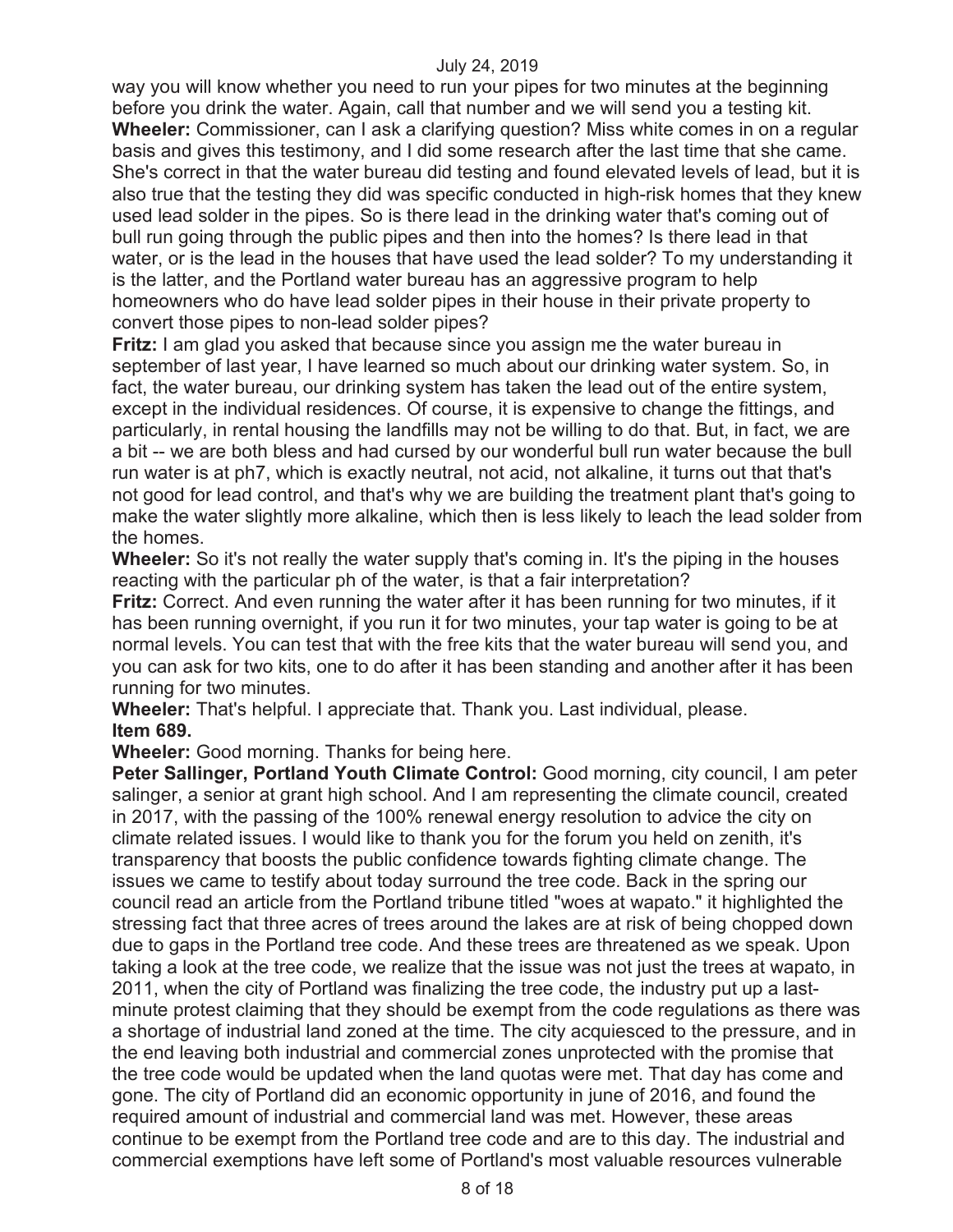and in the face of the climate crisis not only unacceptable but downright dangerous. In our fight against climate change, trees are some of the most valuable assets. The city of Portland should not be in the business of giving industrial and commercial interests unnecessary protection at the expense of our environment. In addition to the industrial and commercial exemptions we would like to bring one other issue to your attention. The provision in the tree code which boosts protections and mitigation requirements for the largest trees in Portland have a clause set for december 31, 2019, allowing the sunset clause to remain would cause irreparable damage to the urban environment. We have heard recent rumors that it is very likely the trees at wapato will come down. It is up to the city council to prevent further unnecessary environmental destruction like this. We have testified before the urban forestry commission and met with jen and other city staffers, but in the end, it is up to you to put a stop to this problem. The Portland city council calls on you to remove the exemptions on industrial and commercial zones, and exemptions that have existed far passed the needed expiration date. In addition we are asking you to remove the sunset clause on the mitigation requirements for large trees insuring that Portland maintains and protects its environment for years to come. Thank you, and we appreciate your time.

**Wheeler:** Thank you for being here. Appreciate it. There is no consent agenda today. So we will just move into the first it up on the regular agenda, please. 690. Colleagues, this is the second reading. There's been a presentation and public testimony. Is there any further business on this item? Seeing none, please call the roll.

**Fritz:** Thank you, commissioner Fish and eudaly and all the staff who worked on this project. I was not here for the hearing, but I reviewed the record, and I am pleased to vote aye. Interest.

**Fish:** First of all, I want to be clear what this does. It prioritizes underserved communities access to art, it expands the eligible uses of the 2% funds to include creative space and more clearly allow activities like artists and residents, and it clarifies Portland city code to make explicit the roles and responsibilities of the council, the eligible bureaus, and the art council. So, it has a very specific purpose. I want to thank commissioner eudaly and particularly her arts advisory polly for their strong partnership, and I want to thank tracy shriver in my office and jamie dunphy, and I also want to thank our friends at racc, including madison, the new executive director for their partnership, and this is a step in the right direction, which gives us more flexibility with the 2% funds, and allows us to advance both our equity agenda and our affordable art space agenda, and today I am pleased to vote aye.

**Wheeler:** I would like to thank commissioner Fish and commissioner eudaly. I think that this is great policy, and I agree with what you just said, commissioner, it definitely moves this in the right direction, both in terms of living up to the off-stated goals around equity, this is one more concrete action that we can take to actually deliver resources in support of those equity goals, and I concur that I think that this will be very helpful in terms of maintaining the affordable art space, and I am happy to vote aye. Next item, 691, please. That ordinance is adopted.

**Fish:** Colleagues, this is a great milestone in the leach botanical garden project. Leach is a city landmark in east Portland's hidden gem. Thanks to this project, it won't be hidden much longer. The leach garden project will make this beautiful place truly a world class destination joining our city's other famous gardens like the international rose festival garden, japanese garden, and the chinese garden and the crystal rhododendron garden, there will be an aerial tree walk and more. I want to take our partners who are contributing to this, including metro, prosper Portland, and generous donors who have contributed to leach friends garden friends. Colleagues, in march, council approved an alternative to the traditional low-bid process because of the unique needs of this project. Today we are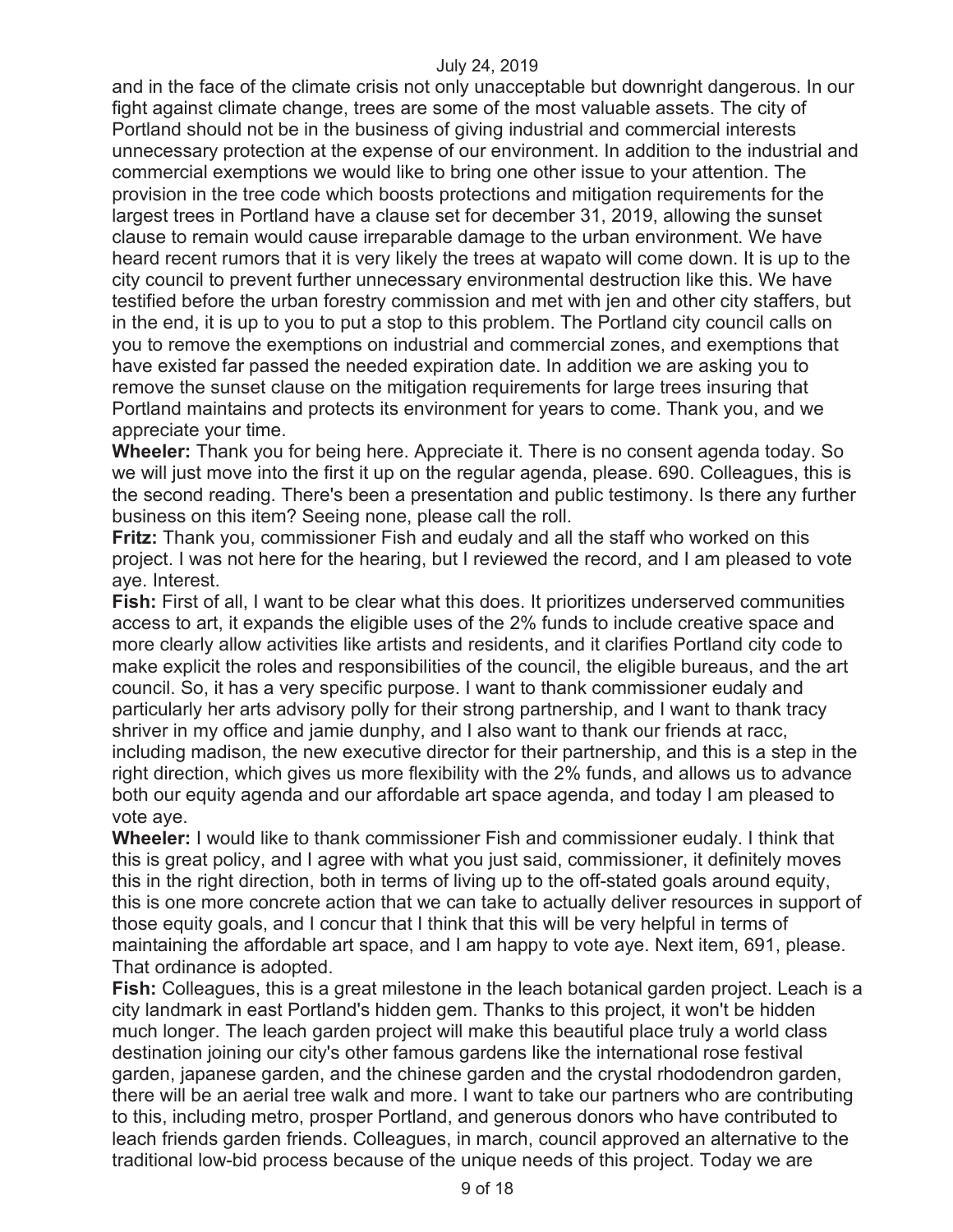being asked to consider awarding a contract, the james f. Fowler company, and we have a presentation from lester, the chief procurement officer, and ross swanson, parks project manager. Gentlemen.

**Lester Spitler, Chief Procurement Officer:** Good morning. Thank you. As commissioner Fish said, I am lester spitler, the chief procurement officer, city council adopted 189427 on march 20. That's approved an exemption to the competitive low bid process. We also proposed issuing a two-step negotiate rfp process, which was something new for the city, the two-step nature is the first step is a request for qualifications. We sought out prime contractors and subcontractors that could meet the requirements of the project, and then we qualified those prime contractors and subcontractors, and then issued a request for proposals as the second step to the prequalified contractors. So, on may 6, we issued the second step request for proposals we received two responses as a result of that. Those proposals were reviewed, and evaluated by a five-member evaluation committee, including one member of the minority evaluator program. And the evaluation committee selected james w. Fowler as the highest scoring proposer. The city has established a 20% aspirational goal for state of Oregon, certified disadvantaged minority owned, women owned, emerging small businesses, and disabled veteran owned businesses for subcontractor work as well as supplier utilization. James w. Fowler made a commitment of 34.64% utilization of the contractors and material suppliers. 22.98% of that is for disadvantaged business enterprises and 11.66 is to emerging small businesses. The breakdown of that work, there is a subcontractor eagle striping services, certified as an emerging small business. They are going to perform striping work, the ownership is caucasian female. Another subcontractor, egome construction is a disadvantaged minority owned and emerging small business. They are going to do signage work for the project, and they are asian pacific and female. Eugene william construction is a disadvantaged minority owned and emerging small business. They will perform excavation work. They are a native american male owned, will perform concrete, african-american male owned company innovative manufacturing and design is an emerging small business, will perform metal fabrication, a caucasian male owned company. Room traffic management, a disadvantaged minority owned and emerging small business, will perform traffic control and they are asian pacific male owned, and tree-coloy, emerging small business, and they are a caucasian owned company, as well. In addition to the 34.64%, since proposals were received, there is an additional subcontractor that the james w. Fowler will use that has become certified by the state of Oregon, the specific landscape services they are a woman owned business enterprise and will be performing landscape services and are a caucasian female owned company. So with that increase, that raises the percentage of utilization up to 55.28%, which is, you know, double what our aspirational goal is, that's phenomenal. We are happy about that. James w. Fowler is located in dallas, Oregon. They are not certified. They are in compliance with all the city's contract requirements, and with that, we recommend that you accept this report and authorize execution of this contract. Ross and I here for any questions.

**Fish:** The original estimate was what and how, how far above the estimate is this particular bid?

**Ross Swanson, Parks Project Manager:** So originally, it was 6.7 million, and the bid came in at 8.7 million. We were able to negotiate that, that down to 8.1, which you see here today. And after the two-step process. Working in good faith with the contractor. **Fish:** And what explains the -- when you look at the bids that came in and you debriefed this, why the -- why did the bids come in well above the estimates?

**Swanson:** That's a good question. On the large jail, marketplace right now. There is a lot of public money, in the marketplace, that's going into the ground as we speak this morning. We are going to see good bidders with the capacity to take on a project like this. This is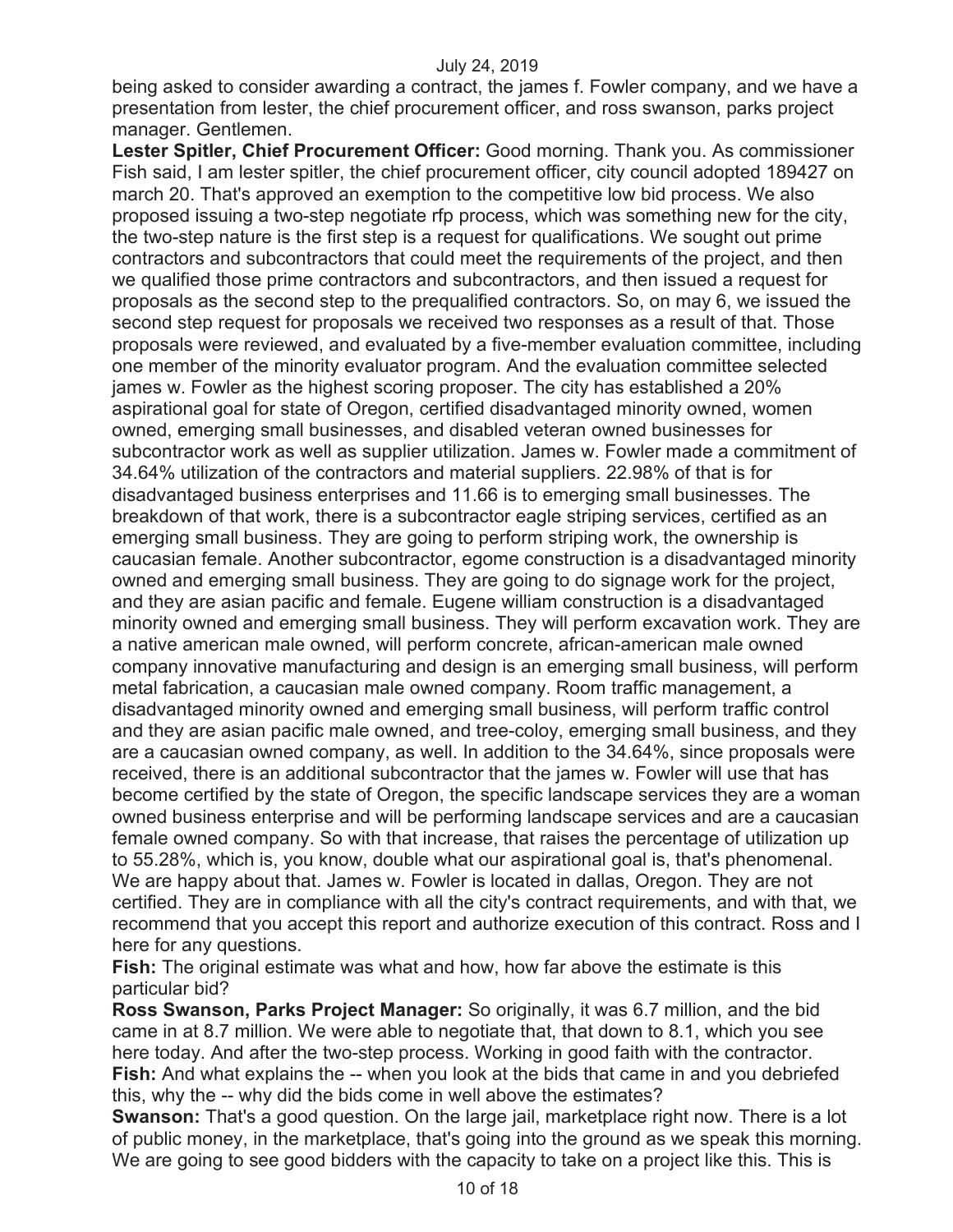probably issue one. And that trickles down as we -- we are negotiating the cost down with the subcontractors. You can get fowler to move off their numbers, but they were having issues getting the subcontractors, again. With the firms that they got in the subcontracts, they are smaller firms, and their prices were sort of fixed. That's item one. Item two is we have a lot of steel in the project so there is -- although there is a lot of speculation in the market, so those numbers were not able to move very much. And then finally, time line. We requested that this be done in one year. That is not an easy task for the amount of work being done. So the contractors, as well as subcontractors plan on gearing up to a larger scale, and they will be working on this project six days a week to make sure that we get the time line done.

**Fish:** You mentioned the cost of steel, and you said it was speculative. Is steel one of those commodities impacted by the tariff discussions?

**Swanson:** I asked that question, and they were hesitant to answer that directly. That adds to the speculation, but I think to the, for the most part they went back to the marketplace. This is a landscape project predominantly but does have a lot of steel. The buildings you are seeing going up all over the city, I think that they are 12 right now in the city, and that's driving the steel, just from a supply and demand issue.

**Fish:** So the good news, our construction industry is working at near full capacity, the bad news is that builds in some inflation in terms of the bidding costs.

## **Swanson:** Yes, exactly.

**Fish:** So we're generating systems development charges on a lot of construction work that's going on around the city, which helps us invest in our parks, but at the same time, our costs are going to go up a bit.

**Swanson:** Yes. Yes.

**Fish:** Thank you very much.

**Wheeler:** So to commissioner Fish's point, everybody is bidding a little higher because they are anticipating a rollup in the construction input costs, predominantly steel and concrete and labor, of course, and so when you got to the point where it came back at 88, you negotiate it had down about 8%, by my quick and dirty calculation. What are you negotiating down? Is that just who is going to take the risk for the potential increase in construction inputs? Or are you actually reducing the scope?

**Swanson:** That's a good question. So your first characterization is always, no matter what change order you are having, you are trying to figure out who is taking on the risk, owner or contractor. And I will say that fowler and their team have been excellent to work with in those two weeks of negotiations. They have been transparent, and I would say that the process that we have done added a lot of merit to that ability to be transparent. And then - sorry, I am drawing a blank. There was the balance of risk. Oh, scope. So, the big item that came out of this scope was a misinterpretation of our warranty. The landscape contractor had assumed quite a large one-year obligation that they were going to have staff out there sort of making sure that everything is, you know, at a premium level for the entire year. We have the benefit on this project that we have leach garden friends out there, who have a huge volunteer staff as well as professional gardens on staff. So when we started comparing notes on who thought they were taking care of what, we could reduce a lot of that. It's not scope that's going to go in the ground, in this case, it's just maintenance. There is other issues and small items, and we have identified future savings just from timing for this to get under contract. We have agreed to defer those additional savings talks, so hopefully, to august 1 when we are under contract.

**Wheeler:** Very good. I will entertain a motion.

**Fish:** Move the report.

**Fritz:** Second.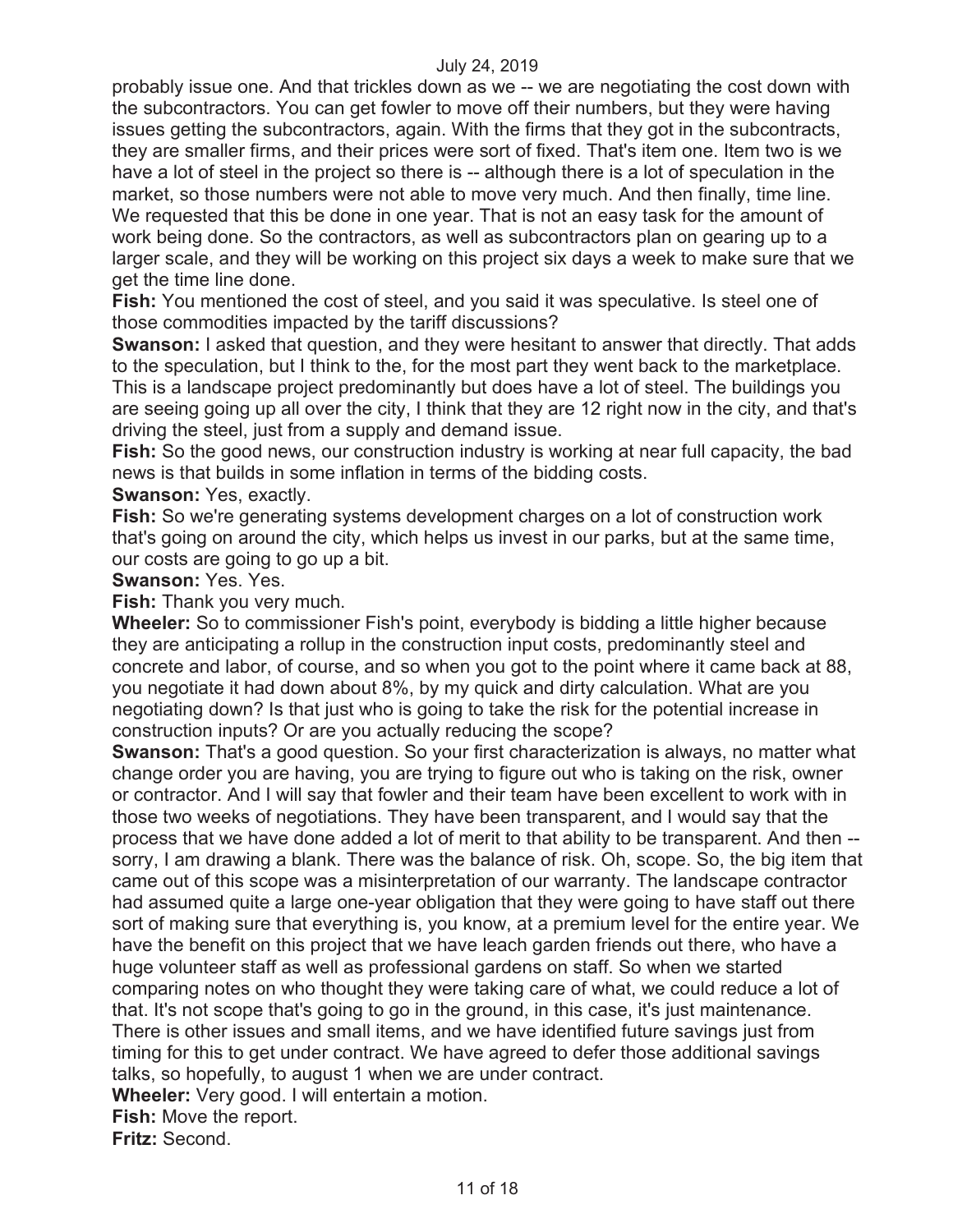**Wheeler:** A motion from commissioner Fish, a second from commissioner Fritz. Please call the roll.

**Fritz:** Commissioner Fish, you have been a champion for leach gardens as long as I have known you, and you must be very delighted this project is moving forward. Ron, thank you very much, again, ross, for having, especially when I was in charge of Portland parks, to have the parks and recreation done in a very different way, and I really appreciate the work that you do to make sure that everything gets done correctly on-time and on budget, and great, great minority and women participation, thank you. Aye.

**Fish:** Commissioner Fritz, back at you, i've been a champion of the leach garden, it is a hidden gem in east Portland, and it will be one of the great attractions in east Portland when this investment is concluded, and as we heard in the presentation, there is a sense of urgency in terms of doing the work because in june of 2020, Portland is hosting the american public garden movement, and we'll have the most important people in that movement here for a convention, and we want to show off our great gardens, including leach botanical gardens, so thank you for an excellent report. I vote aye.

**Wheeler:** I am happy to support this. I vote aye. The report is accepted. Thank you. Next item, 692, also, a second reading.

# **Item 692.**

**Wheeler:** Colleagues, this is a second reading. We have already heard a presentation and taken public testimony. Is there any further discussion on this item? Seeing none, please call the roll.

**Fritz:** Aye. **Fish:** Aye.

**Wheeler:** I vote aye. The ordinance is adopted. Next item, 693, please.

**Item 693.** 

**Wheeler:** Commissioner Fritz.

**Fritz:** Thank you, this is the project that we were hearing about, or alluding to earlier to do the treatment facility and turn it over to staff for a presentation.

**Ben Gossett, Water Bureau:** Great, my name is ben gossett, the right-of-way manager with the Portland water bureau. Good morning. I am here to talk to you about five properties where the water bureau will be acquiring easements. On one of those properties, we will also be acquiring small personal fee. These improvements are related to our corrosion control project that will reduce the corrosion of lead and the household plumbing. We have a power point for you. Just a moment, and you will see a map that will give you the proximate locations of the easements, incidentally, most of the easements are being revised within their existing location. Some of these are --

**Wheeler:** You can grab the whole laptop and bring it closer to you, if you want. **Gossett:** Oops.

**Wheeler:** Whatever works.

**Gossett:** Here's our project, you can see that we are near our existing hill treatment facility. And the yellow dots on the map indicate where the water bureau will be acquiring permanent easements. As I mentioned, most of those easements are being revised within their existing units. We are doing that because many of them are quite old. The water bureau has had facilities in this area for over 100 years, and we added new facilities, incrementally over that time. One of the easements will be expanded by about 15 feet on either side. That makes room for new pipelines, construction and maintenance. Then on that map, the pink dot is a fee acquisition of about 1.66 acres of property. Particularly a location for the water bureau, it's one of the few locations where our conduits all run together. On the next page, I will show you next steps. This ordinance is the first step in a process. The next step in the process is for the water bureau to hire an appraiser. All of the interests that are the subject of this ordinance will be appraised. Each of the owners is invited to accompany our appraiser on an inspection of the property. The appraisal will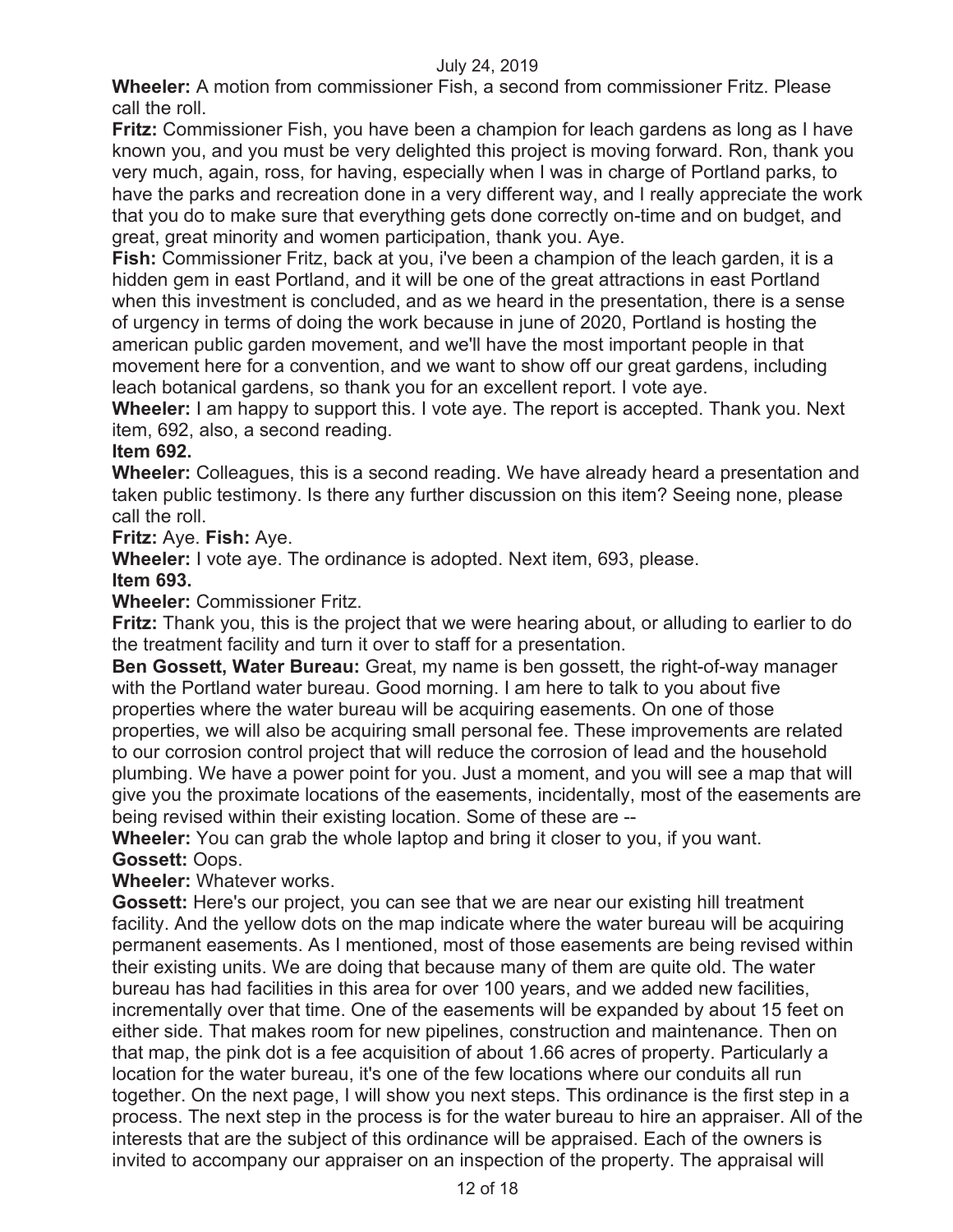prepare written reports that outline the value, and the water bureau will make offers to each of the owners based on that appraisal and we will offer the appraised value. And a period of time is established both by a statute and the water bureau allows additional time for negotiations. To resolve problems, and this authorizes, with your approval, will authorize the water bureau to file with the county for eminent domain. I would like to stress that that's a last resort. We have an excellent track record of negotiating with owners and reaching agreements. I believe that's it for the presentation.

**Theresa Lee:** I am teresa lee, chief engineer, and we are here to answer any questions. Colleagues, I just -- I didn't have my talking points in the right place, so we want to stress that this is a process, and I have had ongoing discussions with the transportation department, as well, over the process of eminent domain. If council hasn't authorized it, maybe staff feels uncomfortable approaching property owners with this specific, here's how much we need because we have not authorized it, on the other hand this is the time that the council is authorizing the project, and so it seems reasonable to me that the property owners would be specifically notified we are thinking of taking 75,000 square feet, so I think that there are some further discussions to be had with the property owners, and you just mentioned that will happen. The other, the other issue, in terms of how those negotiations happened, which thank you, ben, for discussing that, and I learned when I was on the planning commission that, in some cases, property owners want to have the condemnation because of the tax benefits of that versus the straight sale, so it is called a friendly condemnation, and that may not be -- it sounds like over the past many years that, hasn't happened very often because usually the terms are so favorable that with paying the tax, the condemnation is not necessary. Just wanted to let my colleagues know that I am a little concerned about how we do things in general in this city, not just in the water bureau, and that I want to make sure that the property owners have enough time to get their concerns and questions answered. This is a first reading of a non-emergency ordinance, so we may or may not bring it back next week, depending on how the conversations go.

**Wheeler:** Thank you. And it's my understanding that some of the properties that we're discussing have easements, is that correct?

**Gossett:** In fact, all of these properties have existing water bureau easements. Again, is those have been acquired over more than 100 years. So, those are the easements in most cases that will be, we'll be updating, and we have a policy of bringing the old easements up to the current standard, and when we come across them with a capital improvement project such as this one.

**Wheeler:** Thank you.

**Fritz:** We heard about the need for the cross-examination control facility. Is there anywhere else that this facility could be put other than this, other than in this location? **Gossett:** The improvements to the facility will include the corrosion control facilities, the new facilities we are building. These are really, in addition to or being added to our existing facilities that are in place. So, the answer is, the short answer is no. And because they will be added to existing facilities.

**Fritz:** They need to be --

**Gossett:** We are specifically connecting to the existing pipes at that location. **Fritz:** Right.

**Gossett:** So no.

**Fritz:** We couldn't put it somewhere else?

**Gossett:** No.

**Fritz:** Thank you.

**Wheeler:** Very good. Thank you. We will move onto public testimony. Karla, I understand that there is a number of people who would like to testify?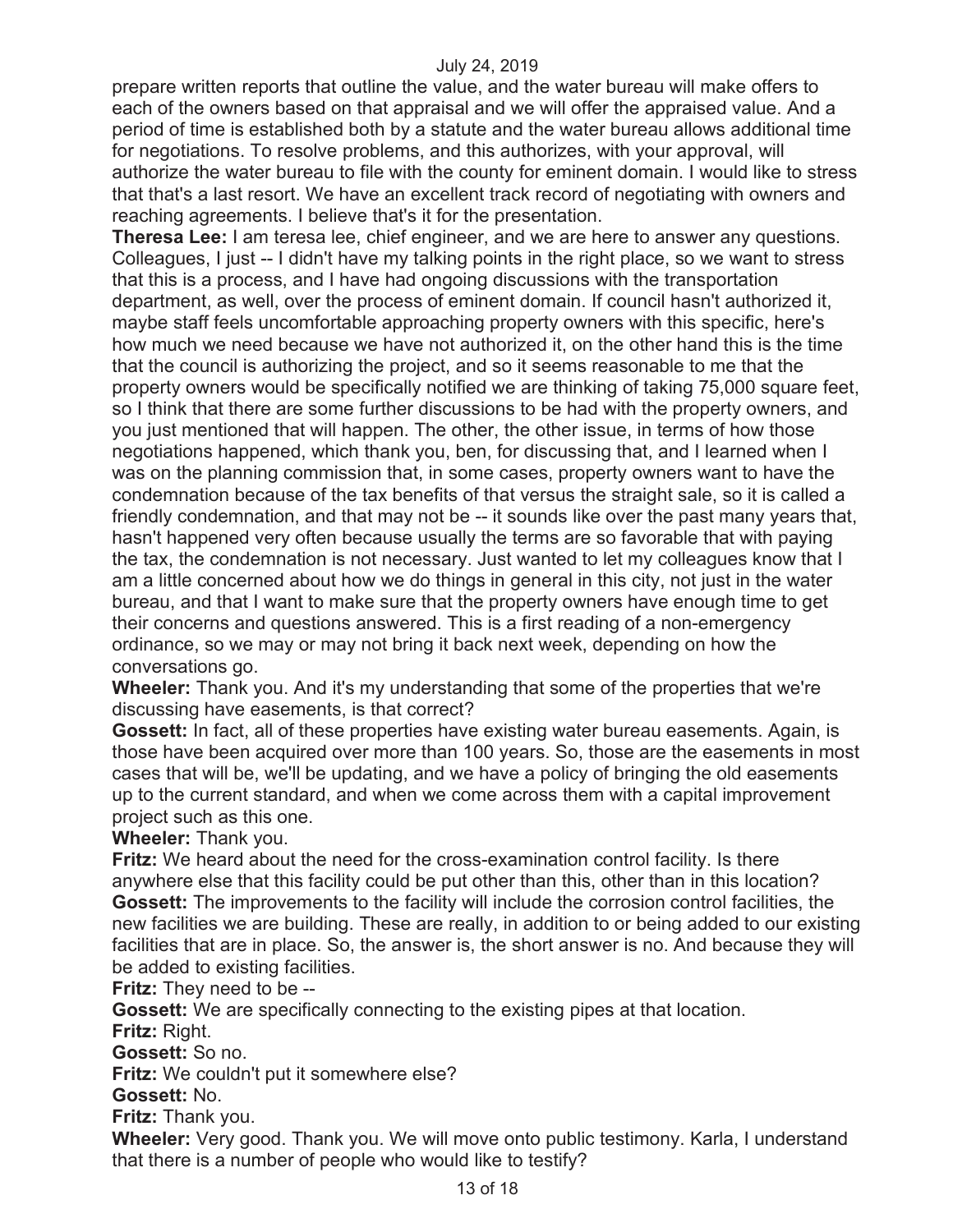**Moore-Love:** We have four people signed up.

**Wheeler:** Very good. Three minutes each. Name for the record. And the microphones move around six inches, away is good. Karla, we will read your name.

**Wheeler:** Miss white, would you like to start, please?

**Dee White:** Do you want me to go first, lightning or you want to go? Go on. **Lightning:** All right. My name is lightning, and I represent lightning super humanity. I always have a problem with the eminent domain. The government. Stepping in on the nuisance liens foreclosure, so I have a problem. Now, if the private property owners are happy with it, fine. Have a happy day. But I don't think that they are, and that's why we are at the table here to propose that in the event, and this is a real strategic move on negotiating, in the event you don't agree to our appraiser that we will bring out to your property and our number that we provide to you, we will go into eminent domain, so really, you might want to take our first offer and just understand if you don't, we are going to end up with the property anyway. Now, what's interesting here, too, is that you have easements on four of the properties, and one you are purchasing, and I assume that the one that you are purchasing is the lusted road farms property because when you are looking at the square footage analysis on these tracks, they are at about 72,000, and then you have for another track, the sandy river property, the [inaudible] track is 164,000. My position is that if you are going to do eminent domain in this area, forget the easements, purchase it, all the properties that everybody has. Combine them together, and be equitable and fair, and give them the market rate. Now, here's the problem that I have. Since you are going to be so hostile, which you are, you are just hostile to these people, I am not only going to ask for market value, I will ask for double the value because of your hostility on eminent domain. There is no reason to do eminent domain, if I am talking to you, mayor, and you are the owner and I say can we buy your property? We will do a project and will go under contract -- let's move this deal forward. You say fine. But you are coming in hostile to me, and to them, and you are saying no, if you don't accept the offer, we go right to a court, and we go right to a judge, and we will take your property because we are the big, bad, government. We can foreclose on the property for nuisance liens, and we don't worry about your private property rights. Guess what, appraisal value, double the price, and because of the way that you are being hostile on these negotiations. Double the price. I am not happy with this. I am not happy with this to move forward. I vote no because of your host. Thank you.

# **Wheeler:** Good morning.

**Dee White:** My name is -- can you hear in a he? My name is dee white. I am very much against your plans to take this property from these five parties in order to lay pipes for a 20 million treatment project that has a five-year life-span. According to your plans, once your other 500 million treatment plant is in place, in 2027, plans are to close down entirely and abandon this treatment facility including the pump station and the pipes. That's a five-year life-span for this facility, a pump station and pipes running through these properties, and all these people's land will have been taken and torn up, up in pipes laid. All of this will be shut down and abandoned. 20 million of rate payer money wasted. How can you possibly be justified taking the toll on these parties like this and doing this to the parties as well as the damage that you are doing to the greater public good? I am going to read from a Portland water bureau status report on this project that was put out last july, a year ago, and Portland water bureau is aware of the short-term life of the potential, of the short-term life of the current project. The cost impact of this facility and the potential for stranded assets. So you all are aware of it. Then it goes on to say that you are going to look and try to find some way to transfer the property and the new facility over to the treatment plant to the filtration plant, so then later, two months later at a pub meeting, which is the oversight committee for the water bureau, which, by the way, half of them resigned last month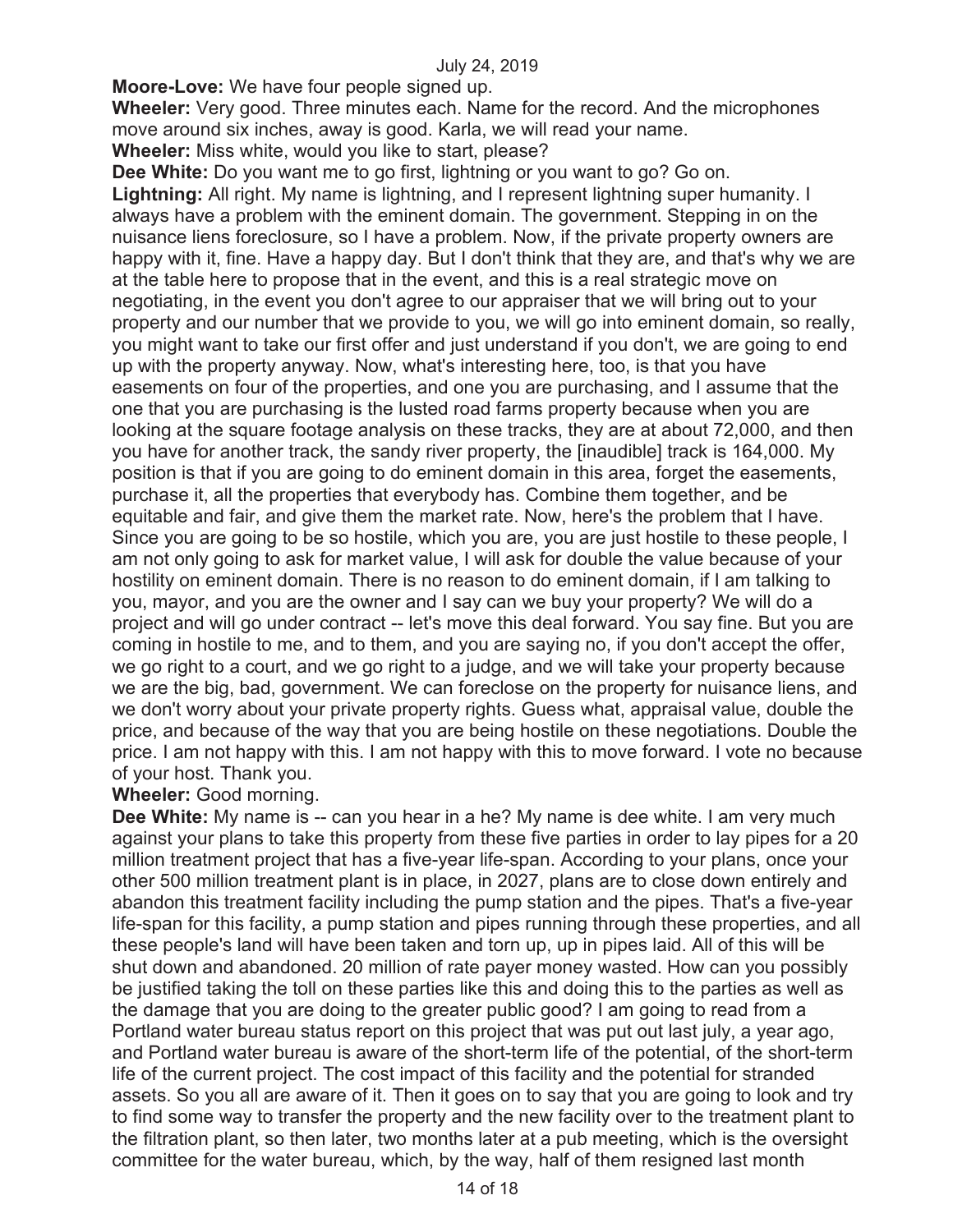because of perceived bias and conflict of interest, and anyway, at the pub meeting, another water bureau employee said, oh, well, the only thing that's going to be available to move over is the, the storage components because many of the feed equipment will reach the end of life. So again, you are going to be building this plant, laying the pipes, and closing that in five years. How in the world was this the best alternative? Given that the epa, three years ago, directed the water bureau to immediately take action to reduce the lead using already existing infrastructure? That's infrastructure that is at lusted hill that's due in the -- expanded it when you were trying to thrust fluoride on everybody, and we voted it down but you expanded it anyway. It's there. It's available. And shockingly, now, after three years of the epa telling you, you are failing to deliver safe water. Again, I am against taking this -- the taking of the parties for a temporary project that has a five-year life-span.

## **Wheeler:** Thank you. Good morning.

**Charles Bridgecrane Johnson:** Thank you, miss white. Obviously, miss dee white is the expert on lead here among all of us gathered to talk about this right now. With this project on the connected 17-page, pdf, which is mostly the maps of the properties affected by sending pipes to the facility, which we hear is only going to have a five-year service life. We need to -- she mentioned pub. We didn't get a chance to say Portland utilities board, and it's sad to hear about the resignation and staff changes there. It makes me think that we might, actually, need for a change the cascade policy institute, which usually is wrong, but they should probably come and look at the overall running of the Portland water bureau and compare the capital expenditures incurred by the water bureau of alcohol, tobacco, and firearms on a pro rata basis with the public water utility in new york. A public water utility with beautiful open reservoirs functioning. So, on this particular lusted hill facility, where is the outside advice that tells us a five-year, 20 million facility is going to give us that slightly more alkaline water and that magically in five years, we will have gone into all the homes to have lead solder and fix that problem? I don't know -- it seems like there is a missing over-arching guidance of how we're going to deliver safe water in the most cost effective manner, which is one of the reasons that the water bureau and the city was sued before. I didn't particularly agree with all of the aspects of that suit, but the city lost, in part, and so you know, it looks like rate payers will have to look to other advocacy organization, if not the Portland utilities board or cascade policy institute, somebody else who is going to do an outside analysis of the habit that seems to be developing, you know, the water bureau moves around to different commissioners, but for places with water, it seems easy that burning money there, so I hope that some outside watchdogs will possibly be able to cosign that this is a good investment. Or explain to us why there are better ways that the water bureau can deliver safe drinking water without the expenditure and the impact on the property owners. Thank you.

**Wheeler:** Very good. Karla, was this one other?

**Moore-Love:** Last person who signed up is cynthia frazier.

**Wheeler:** Very good. Thank you.

**Cynthia Fraser:** Hello. I am an attorney with garvey, shubert bear, representing luster farms, I am getting up to speed, so in full disclosure I had a conversation this morning with the city attorney monaghan so I am still learning, I presented a letter yesterday, which hopefully you have received. I am giving you this -- my background very briefly just so that you understand that I am approaching this from the precondemnation, preresolution standpoint. I was a department of justice attorney, that's how I started out doing condemnation. I, then, in 2005, with the company where I represent a lot of governments and what I do for them is make sure that they are following the condemnation procedures' act. That's primarily what I do. Then I also do represent some property owners, which is why I am here today. My big concern here is whether or not you are going to meet the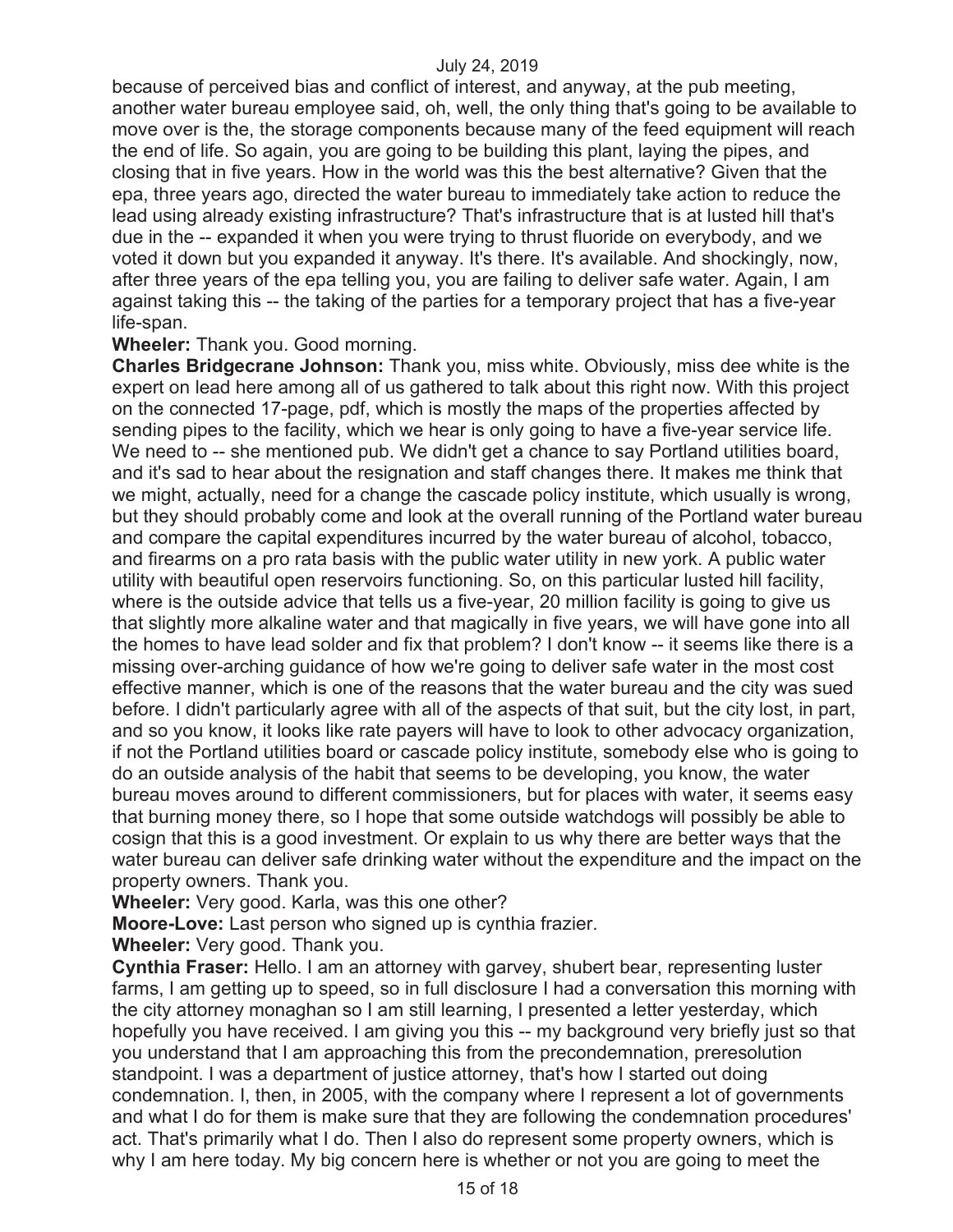legalities of least private injury and greatest public good with respect to my client. Based on what I have learned and been told, which is changing, he only received notice that his property was going to be taken on july 2, and that it would be at this hearing that there would be a resolution for eminent domain. He told me that he does not have any background information on whether or not this property is the only location for -- he's the 1.6 acres in fee. He does not know that. He's not seen any plans. He spoke with, and I actually spoke with yesterday -- excuse me, monday afternoon, the agent that was going to be acquiring the property pursuant to the condemnation procedures act, didn't know what was going to go on this property, himself. It's still in design, but it's like secret. So my concern, are we putting the horse and the cart in the wrong spot here? Has my client received adequate notice of what's going to happen out there? Has it been properly vetted that indeed this 1.66 acres is, actually, the correct spot for it to go? Otherwise, you are subjecting yourself as a legislative body to did you have enough informed decision to pass this resolution, that indeed, this location is the least private injury in the greatest public good? That's what I am asking you, to pause here and give my client an opportunity to get a bit of information, for me to get more information, and for us to evaluate whether or not you are going to meet that legalities. So thank you.

**Wheeler:** Thank you, commissioner Fish. Did you have a question?

**Fish:** My understanding is commissioner Fritz said that following this hearing she would evaluate whether to bring this back next week. It would be inappropriate to engage an attorney in a public forum on this question. She's made a -- an argument. We need to get confidential legal advice and then decide how to proceed, but I think that it would be inappropriate to engage the merits of that argument before we get legal advice. **Fraser:** I appreciate that. We are just looking for more information, and I appreciate, you know, this is your agency, and I have actually did work for the water bureau years ago, and the big pipe project, and I was involved in the relocation with complicated things, so I do understand both sides. I am requesting a pause here, so my client feels that they have had full notice and opportunity to understand what's going on there, and I understand whether or not, indeed, this is the only location or it makes logical, and I can explain to my client so that there is -- I am trying to stop the project right now. I am just trying to understand it, get him to understand it, and try to hopefully reach some type of a resolution so we do move forward. With the normal condemnation procedures' act, and no one is happy when the property is taken by eminent domain. I know that. We all know that it's a process.

**Fritz:** I am feeling fortunate that you are engaged for this property. Having had all of those backgrounds and experiences and certainly I am very willing to give you the time that you need to talk with karen moynihan, of the water bureau, so you have more time to understand -- to get the facts of what's going on and what's not. So we look forward to talking with you and your client over the next week, at least, and if we need to extend it, I am happy to do that.

**Fraser:** I appreciate that, and I would appreciate more time than one week. Thank you. **Fritz:** I guess -- leave it there, if you are satisfied within a week you can let me know if not we will assume that it's going to go out further.

**Fraser:** I have got to satisfy a client, too. Thank you.

**Fritz:** I understand that. Thank you very much for being here.

**Wheeler:** Very good. Thank you. Anything else on this? This is a first reading, nonemergency ordinance, moves to second reading. [gavel pounded] next item, 694. We are going to move it but if you could read it, please.

**Wheeler:** Colleagues, land exchange is by ordinance requires four votes in order to be authorized, and therefore, going to move this to july 31 where we'll have the appropriate number of commissioners present. Item 695. Colleagues, this is a second reading. We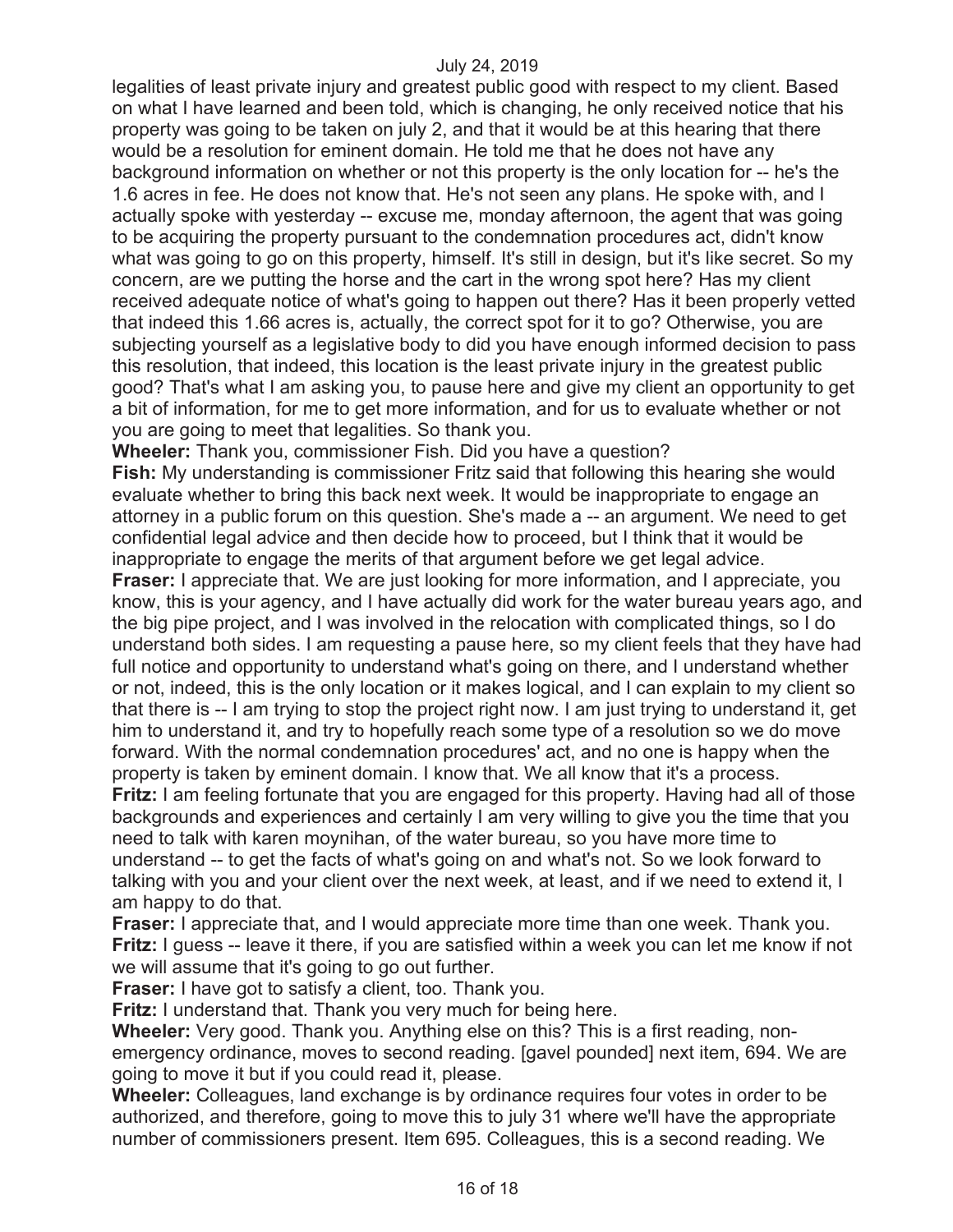have had the presentation and public testimony. But it is also my understanding that there may be an amendment offered?

**Wheeler:** Very good. Madam auditor, come on up. Good morning.

**Mary Hull Caballero, City Auditor:** Good morning. Good morning, mayor and commissioners. We have an amendment on this item at the request of commissioner hardesty, and a memo has been distributed to your offices and attached to the agenda, and the amendment is striking the word "private" for private police officers, and special as descriptors of the police officers who would be subjected to the oath of office. **Fritz:** I move the amendment.

**Wheeler:** Motion.

**Fish:** Second.

**Wheeler:** And a second. Commissioner Fritz moves, commissioner Fish seconds. Just out of curiosity, I know that last week on the fly we did not have the time to be able to properly define those terms. Did we figure out, are these historical legacies or where did those definitions actually come from? Do we know at this point?

**Hull Caballero:** We asked the police bureau and checked in with the city attorney's office about whether or not this would pose problems to strike that language. They came back to us and said that it was no problem to strike them, so I am assuming they are obsolete terms. It was a very old code.

**Wheeler:** Very good. And we will take testimony on the amendment if there is anybody who wants to testify specifically to the amendment. Seeing none, please call the roll on the amendment.

**Fritz:** Absolutely delighted that commissioner hardesty shares my delight in reading all of the details and making sure that the code amendments in particular as well as other things are accurate and thank you to the auditor for being willing to accept the amendment. Aye. **Fish:** Aye.

**Wheeler:** Aye. The amendment is adopted. Any further business before I move this? This is a first reading of a non-emergency ordinance. Moves for second reading, as amended. [gavel pounded] thank you, madam auditor. 696, please.

**Item 696.** 

**Wheeler:** Also a second reading. Further business, please call the roll.

**Fritz:** I asked for this to be pulled from the consent agenda while I was gone so that I could make some comments at the vote. I certainly appreciate the auditor's desire to update and clarify the Portland policy documents and how they get into the code, there is a lot about the language in the code, and I am a little concerned in reading the amendments, which I agree clean up the old code, and that's not actually what we do. And for city council and hasn't been my understanding, for example, that even the ordinances have to say what they are not there binding city policy, and I know that for commissioner Fish and me for the last ten plus years, it's been a -- it was my understanding that the ordinances were binding, resolutions are not unless they say that they are binding, with the changes that are outlined in this, the details in this revision, it says that all ordinances and resolutions have to say either it is binding policy or it is not binding policy. And I think that may, may result in some confusion for the ordinances which were passed in the past with the understanding that they would be binding policy and which under this revision, wouldn't be because they did not say that they were. So, what I am proposing, I would like to lead a task force or a staff group to look at the revisions as proposed -- as a technical matter that the auditors proposed, and as a policy matter have a discussion on, is that really what we want to have going forward? Or not. And it may be, but it may not be. I just -- I have not been briefed on this before it appeared on the consent agenda, and I think that it's worthy of more time, especially if you both look at going into the charter commission in 2021, it would be helpful